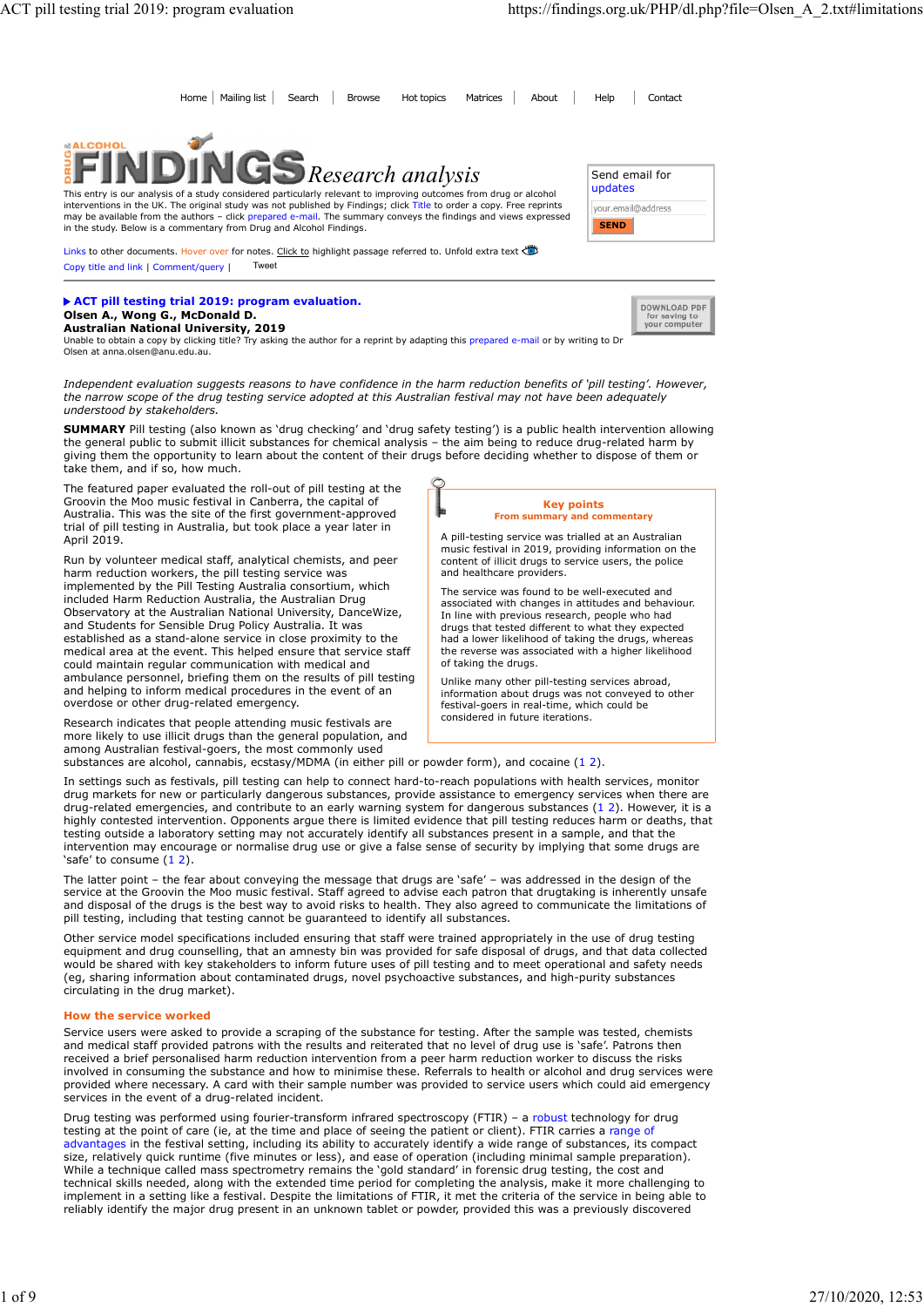substance on the database.

### How the evaluation was conducted

A total of 234 people entered the service and 158 were included in the evaluation; 53 people were not permitted to participate under university ethics committee rules as they were under 18 years of age, 22 people declined to enrol in the evaluation, and one participant who agreed to participate was subsequently excluded from the analysis as they knowingly presented a sample of candy for testing.

Participants ranged in age from 18–51 years old, though almost half (46%) were 18 or 19 years of age, and the average age was 21 years. There was roughly equal representation of men (51%) and women (48%).

All participants answered questions before their drugs were submitted for analysis (the 'pre-test' survey) and most (147) also completed a survey afterwards (the 'post-test' survey). A further 11 service users agreed to a follow-up interview four months after the festival. Eleven workers and volunteers were also interviewed four months after the festival, including three Pill Testing Australia personnel, two Pill Testing Australia volunteer chemists, three people associated with DanceWize, one senior ambulance service officer, one senior health officer, and one senior police officer.

Seven data sources were used in the evaluation:

- 1. A brief pre-test survey prior to presenting a substance for testing or accompanying a friend who was presenting a substance for testing.
- 2. A brief post-test survey: Once they had received their testing results and completed the brief
- intervention delivered by peer harm reduction workers, participants completed a second survey. 3. Observational data: During the one-day trial, evaluators observed and recorded what was happening in and around the pill testing venue. They documented the flow of pill testing patrons in the queuing area and through the service, and any incidents that occurred.
- 4. Service data: Information and insights from Pill Testing Australia about the progress of the service, facilitators and barriers to implementation, and logistical issues – such as those detailed in a 2019 eport – were used to inform the suggestions and conclusions presented in the featured report.
- 5. Follow-up interviews with participants: Topics included basic demographics, expectations about drugs prior to testing, attitudes and drug-related behaviours prior to the festival, experiences of the pill testing service, and attitudes and behaviour soon after they left the pill testing service and in the following months.
- 6. Follow-up interviews with other stakeholders: Topics included the professional backgrounds of the interviewees and their involvement in the 2019 pill testing service, views about pill testing in general and the implementation of the trial in particular, the management of relationships between stakeholders, the use of information produced through the testing, unintended outcomes of the trial, and other pill testing service delivery models.
- 7. Routinely collected administrative data, including information about policing and health services at the Groovin the Moo festival.

# Main findings

## Implementing the pill-testing service

Expected lines of communication between the pill-testing service, the police, ambulance service, other health representatives, and festival promoters were maintained prior to and during the event, and co-location of the pill-testing service with festival medical services facilitated information sharing and care for festival patrons.

Of the 158 patrons included in the evaluation, most (106) were there for pill testing; the remaining attendees were accompanying someone using the service. Most participants using the pill-testing service (96%) personally received the test result from staff or were present when the result was given, and most (84%) also received a brief harm reduction intervention.

Around one-fifth of participants (18%) reported being told by staff that the test revealed a substance known to be associated with significant harm/overdose/death and 12% of participants were not sure if they had been so advised, but the vast majority (70%) reported that they had not been advised that their tested drug was associated with significant harm/overdose/death. Nearly half of the participants (47%) reported being told by staff that the drug tested may have been of higher strength/purity than average or than what they may be used to using; 41% reported that they did not receive this warning associated with strength/purity and one tenth of the participants were not sure (12%).

Seven samples of a potentially harmful substance (N-ethyl pentylone) were identified, and all seven patrons subsequently opted to dispose of their drugs in the amnesty bin.

There was some misunderstanding about what could be determined from testing about the purity of tested substances. FTIR allowed for components of drugs to be identified, and those components to be ranked in order from most to least in terms of their relative quantity in a mixture. Although it was not possible to measure the purity of the drugs tested, terms such as 'purity' and 'strength' were regularly used by people delivering the drug testing service to describe the substances that were tested, and subsequently to make inferences about relative safety.

This misunderstanding was reflected in the language of patrons and stakeholders:

"The one thing that I found interesting was that they said that they couldn't give us, like when we first entered in, they were like, 'This is what we can tell you, this is what we can't tell you,' and one of the things that they said they couldn't tell us was the purity. But then when we got it analysed, they said, 'Oh, it's about 80% pure.'" Female, 29

" …[They] were coming to me and reading the actual sample results, it was reported in different ways. So one person might say, it's a high strength MDMA, another person might tell me, oh, it's 0.87, so I found that the results were reported inconsistently, and I didn't know if that would make a difference in terms of how you're trying to interpret it." DanceWize worker

"So the year before, about half of all pills tested were inert or non-illicit whereas this year they were predominantly MDMA of high purity. So from that perspective, that's really good intel and good knowledge." Ambulance service worker

"I think for the first time … I had a decent understanding of the relative purities of drugs that were floating around." Chemist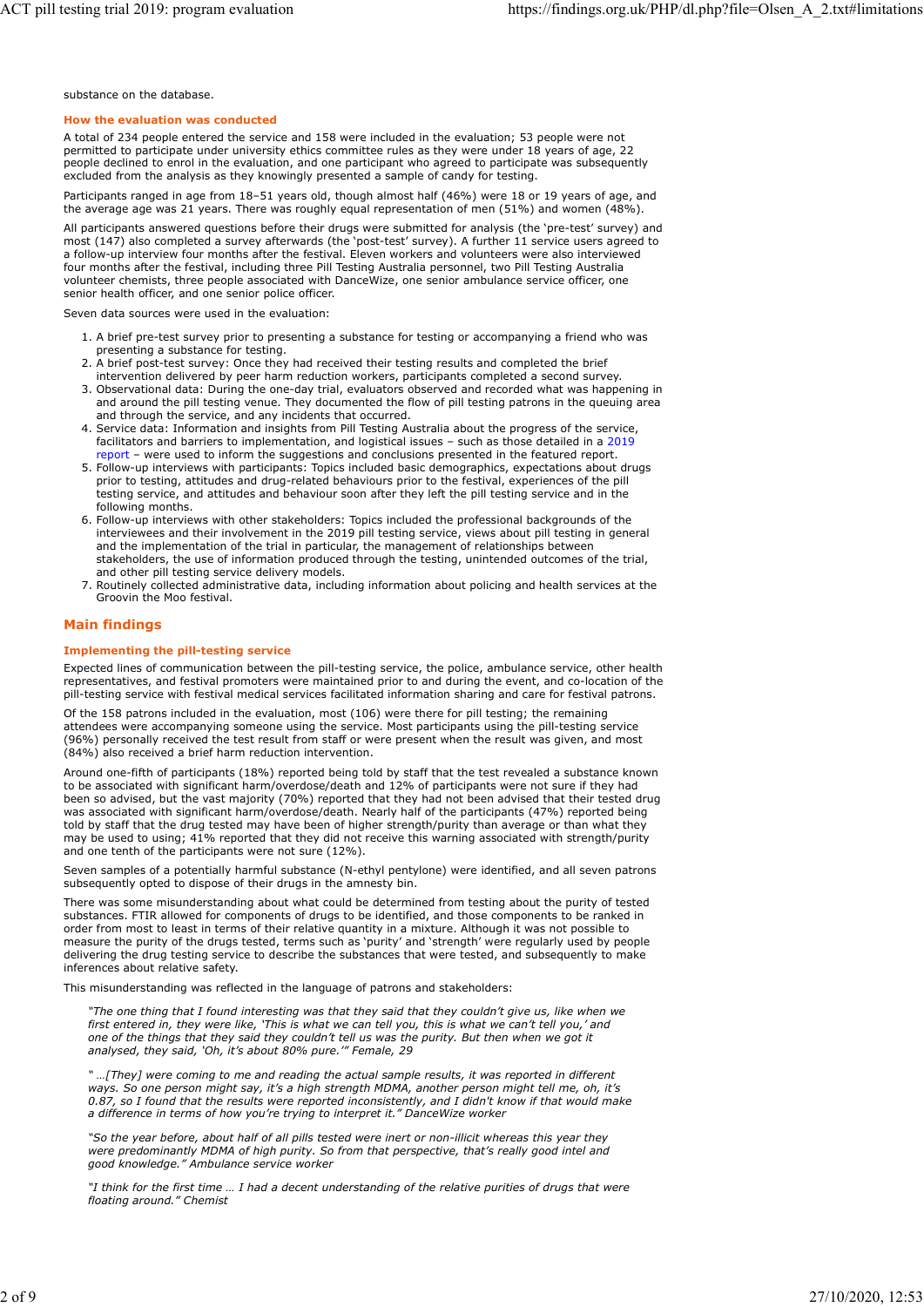Fortunately, these misunderstandings did not appear to have had any adverse consequences in terms of drug consumption or safety. ACT pill testing trial 2019: program evaluation https://findings.org.uk/PHP/dl.php?file=Olsen\_A\_2.txt#limitations<br>
Fortunately, these misunderstandings did not appear to have had any adverse consequences in<br>
terms of drug

### How the programme was received by participants and other key stakeholders

Patrons rated the service highly and considered the clarity of the information provided by the service to be good or very good. Most reported that they would tell others about the service and would use a pill-testing service again if it were available. Patrons reported that the information provided in the pill-testing service increased their knowledge about illicit drugs and harm reduction and valued the opportunity to discuss their drug use in a non-judgmental environment.

# "It was good, it wasn't judgmental, it was insightful." Female, 22

"…It was a really positive experience. Everyone was really approachable and I guess you kind of forget that when in the media it's always so negative. And, again, like I said before, being an anxious person, I was worried that there might be judgement behind their words but it was a safe space in there which was really nice." Female, 25

In the follow-up interviews a couple of patrons felt that it was possible that pill testing could encourage more people to take drugs. However, most felt that pill-testing services neither encouraged nor discouraged drug use, and focused on the provision of information about the safer use of illicit substances.

"People are going to take drugs anyway. And I think it was, like, six drugs or something that were discovered at Groovin the Moo Canberra were found to be dangerous, so those drugs would have been consumed … like, there's obviously got to be education with it, because if I was really happy about mine being quite pure, and decided to take all of it, then that would have been horrible. So obviously it's not just a number and an ingredient … I think it encourages safer drug use … I personally think the majority of people who have been taking MDMA for a little bit will continue to take it, so if they can test their pills and the substances obviously it will be a lot … the activity being a lot more safer." Male, 20

All stakeholders supported the pill-testing service model trialled, especially the opportunity to deliver harm reduction information. However, many also expressed a desire to see other methods of delivering pill testing in the community, such as back-of-house approaches at festivals, fixed sites separate from festivals, either with or without the provision of additional harm reduction services, and mobile services that attend parties, nightclubs, and locations of public drug use.

Workers and volunteers reported that the pill-testing service was delivered as expected and that all parties were supportive of the trial and development of a pill testing programme in the Australian Capital Territory (an area surrounding the city of Canberra). Patrons and wider stakeholders identified elements of the service that could be improved, but none reported unintended consequences or outcomes outside of the consideration of the trial. This reflected, to a large extent, the fact that those responsible for designing and implementing the service had the experience of the 2018 trial, plus sufficient lead time to plan the 2019 service.

### Changes in attitudes and behaviours

There was a significant increase in patrons' self-rated knowledge of how to prevent the potential harms associated with the type of drug they had brought in for testing after accessing the service (from 38% to 44% 'good' knowledge, and from 23% to 44% 'very good' knowledge). Those who had never taken any illicit drugs reported a greater increase in knowledge.

Most of the patrons had a generally accurate perception of the contents of their drugs (88% rate of overlap). About one in eight patrons (12%) had drugs confirmed to be different from their expectations. All 17 of these patrons found the lack of concordance to be 'somewhat' or 'very' surprising. Approximately half of the patrons who reported overlap between their expectation and the actual content of tested drugs also reported being 'somewhat' or 'very' surprised.

When there was a difference between the expected versus actual content of drugs, patrons showed a statistically significant reduction in the strength of their intention to consume the tested drugs. The reverse was observed among patrons who found confirmation of their drug content - they reported being more likely to consume the tested drug (again to a statistically significant degree). However, patrons whose drugs were what they expected them to be and who later took them reported using harm reduction knowledge to reduce their risks.

After attending the service, participants were more willing to access healthcare providers, brief intervention providers, peer counsellors, home pill testing kits, and written harm reduction materials. Furthermore, all those who discovered that had a particularly dangerous substance disposed of it in the amnesty bin.

### Gathering intelligence about the drug market

The service was perceived to produce valuable information about the availability of illicit drugs, including drugs new to the market in the Australian Capital Territory. The authorities used this information as planned, notifying service users, adjoining festival medical services, and health officials.

The proportion of drugs identified as MDMA was considerably higher than when the service was trialled in 2018. A range of key stakeholders considered this a particularly important finding, confirming other sources of information about high-purity MDMA in the Canberra drug market at the time.

Part of the agreement with the Australian Capital Territory Government before the service was implemented was that Pill Testing Australia would not provide any public information about drugs identified through the testing during the course of the festival. While there was a noticeboard with drug alerts inside the service, this information was not communicated publicly.

Information provided by the pill testing trial was valued by people in the health and law enforcement sectors. Pill testing provided "far more granular data" than, for example, border seizures and controlled purchases of illicit drugs by police, reflecting the fact that pill testing occurs close to the point of consumption.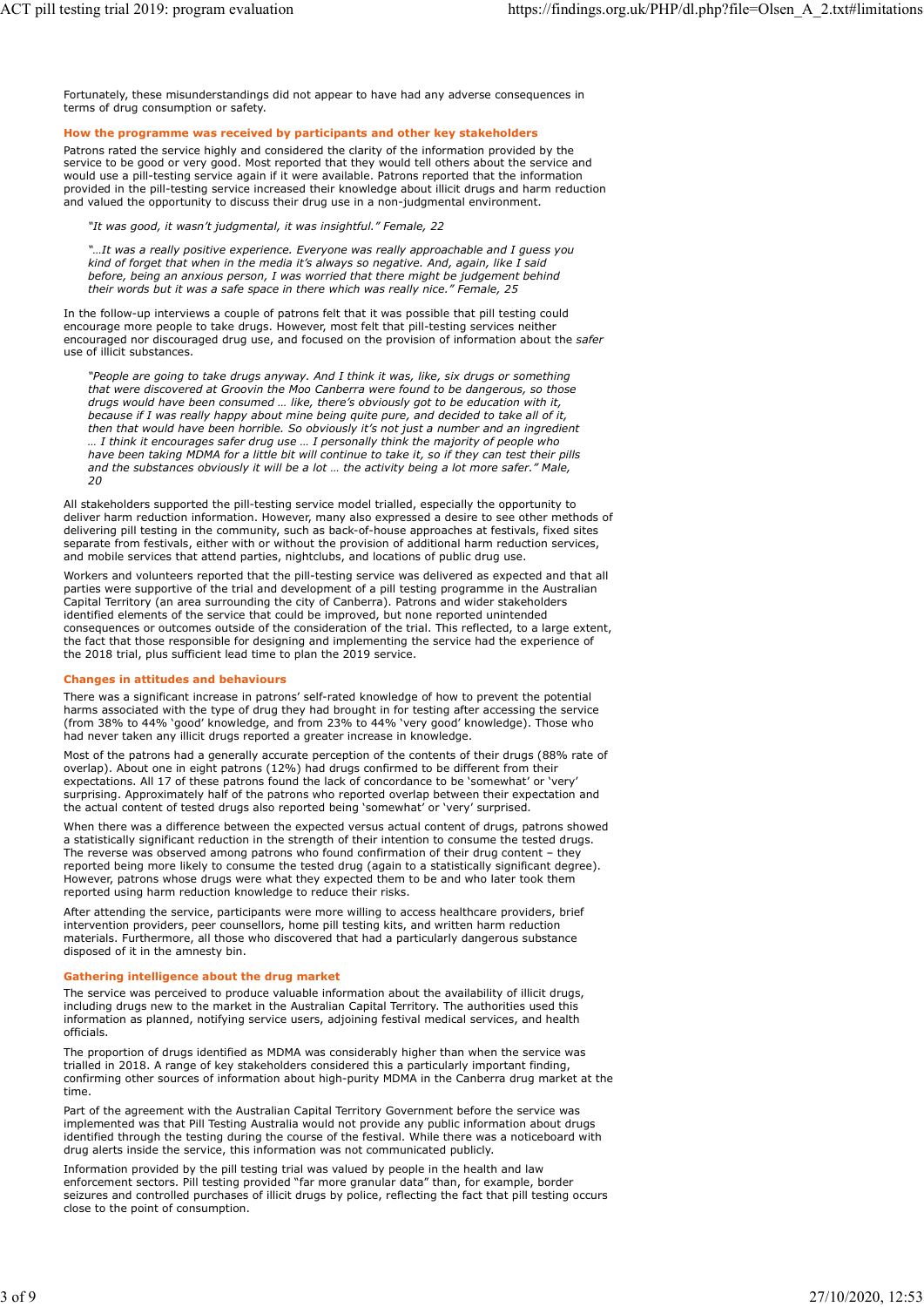Unlike the European markets, most Australian drugs are not identifiable by sight (ie, most consist of unmarked pills, capsules, powders and crystals). Stakeholders were in favour of an early warning system – a formalised system of sharing information – which could help to circumvent the challenges of physically identifying substances. ACT pill testing trial 2019: program evaluation https://findings.org.uk/PHP/dl.php?file=Olsen\_A\_2.txt#limitations<br>Unlike the European markets, most Australian drugs are not identifiable by sight (ie, most<br>consist of unmark

### The future of pill testing

The service model was perceived to function well in the festival setting:

• Overall, waiting times for patrons were brief, and the testing and brief intervention were well paced.

• Everyone who had drugs identified as being particularly dangerous disposed of them in the amnesty bin.

• Co-location of the pill-testing service and the medical service aided information-sharing and improved patient care.

The lead chemist held a licence permitting him to possess illicit substances for the purposes of scientific chemical analyses. This contributed positively to the trial, as he was able to take some substances for further investigation.

A particular strength of the pill-testing service was its collaboration with medical services at the festival. Another was the agreed protocol regarding policing at the festival site; police undertook their work at a distance from the service site, while still being available to support the service if an incident occurred there.

While the evaluation showed that the trial service was adequately staffed and the space provided was sufficient, during peak periods the service operated at full capacity. In planning future services, efforts should be made to estimate the likely level of demand for pill testing so as to ensure that sufficient resources are available, keeping patron wait times to a minimum. Future planning should also consider how to best deliver testing results to patrons. The testing equipment used in this trial provided information on the contents of the substance, but not the purity or dose. This appeared to have been misunderstood by some patrons and stakeholders.

# The authors' conclusions

The evaluation assessed the implementation and outcomes of a pill-testing service in a real-world context, finding that it was well-executed and associated with positive attitudinal and behavioural changes, even given constraints stemming from the lack of an official funding source and restrictions around pill testing signage at the festival.

Festival patrons valued discussing their drug use after the tests, and took harm reduction advice on board. However, in the transfer of information between the drug testing service and its users, it was "common" for results to be misinterpreted, emphasising the importance of developing a standardised language for conveying the scope and results of drug testing.

"Results indicate that careful consideration should be made in developing standardised explanatory language used to deliver the drug testing results, as misinterpretation was common."

When there was a difference between the expected versus actual content of drugs, patrons showed a statistically significant reduction in the strength of their intention to consume the tested drug, and when patrons found confirmation of their drug content, they reported being more likely to consume the tested drug. These results were consistent with prior research demonstrating an association between users' beliefs about the nature of the substances and drug-checking results, where divergence between the two was associated with a lower likelihood of taking the drug and convergence associated with a higher While the evaluation showed that the irrist series acquatibly starffig and the space.<br>While the wave and the taking the space for the space of the space of the space of the space of the space of the space of the space of t

Unlike many other pill-testing services abroad, information about the samples of drugs analysed was not conveyed to other festival patrons in real-time, for example through noticeboards showing the drugs detected, or announcements on the stages of the festival describing particularly dangerous drugs found in circulation. Having gained experience in providing information to the people whose drugs were being tested, those planning pill testing at future Australian music festivals could consider strategies for broader dissemination of information.

Although a key rationale for pill testing is to reduce drug-related harm and drug-related deaths at music festivals, due to the small number of adverse drug-related incidents at festivals in the local area each year it would not have been possible to say whether any changes were statistically significant. However, if pill testing was scaled-up to other locations in the Australian Capital Territory, and to other regions of Australia, it may be feasible to track its impacts on morbidity and mortality in a larger population of festival attendees.

Overall, the evaluation provided support for the development of further trials of pill testing in Australia, and highlighted the importance of independent, external evaluations to assist in building the evidence base around pill testing.

FINDINGS COMMENTARY Drug safety testing services have the potential to directly reduce harm by preventing use of dangerous substances or substances whose effects the user is not expecting and is not prepared for, and to indirectly reduce harm through information and education for event attendees and providing intelligence to other services. The featured paper evaluated a pill testing intervention at an Australian music festival, concluding that it was successfully rolled out, valued by service users and stakeholders, and generated information that would support the development of further pill testing programmes in the region (including other models of pill testing). While this is positive news for a type of intervention still in relative infancy, additional aspects of the service need unpacking in order to understand the potential limitations of this service, and how these correspond to the limitations of drug safety checking in general.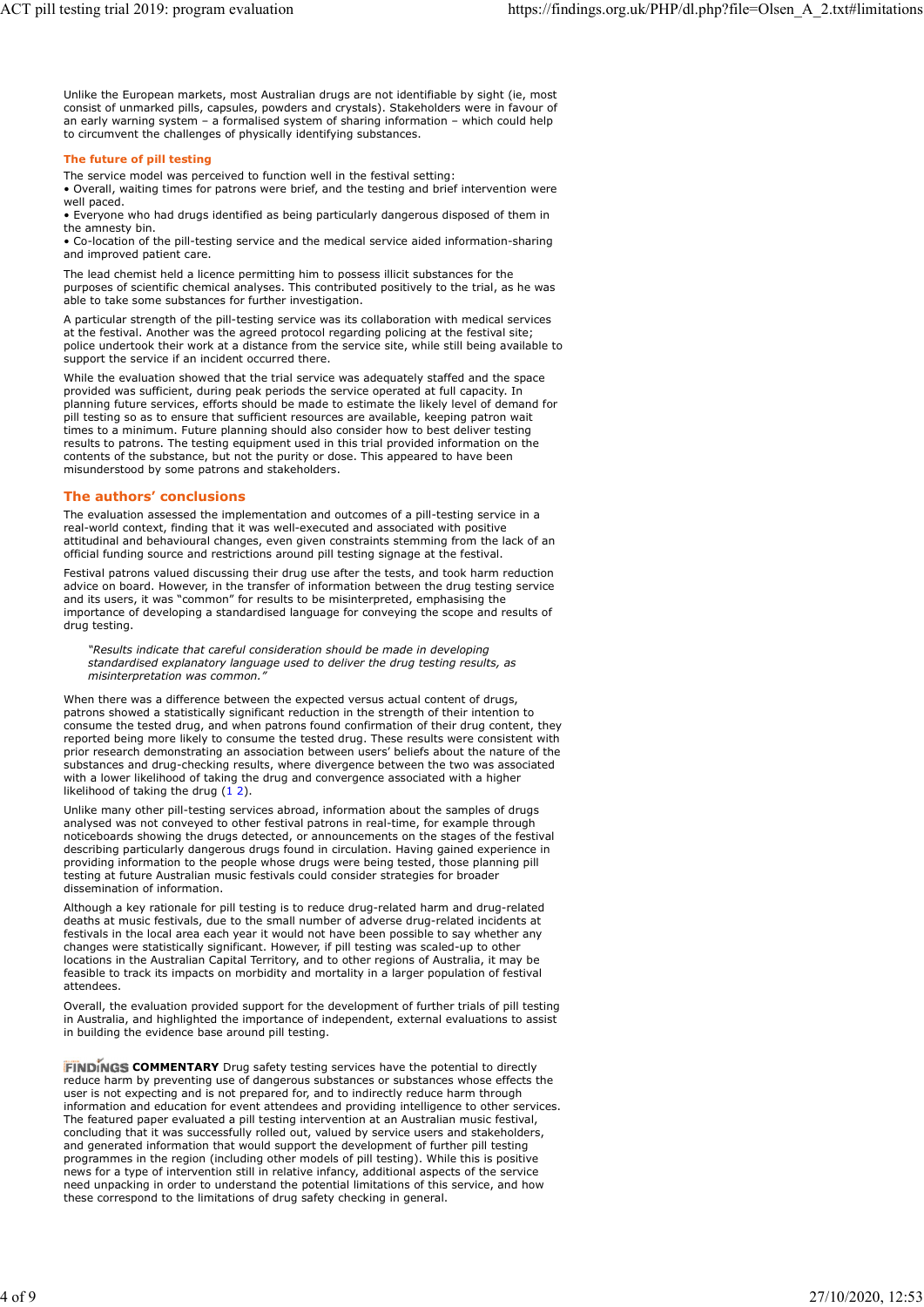#### Inability of the service to assess purity

One of the more consequential points in the evaluation was the inability of the service to assess the purity of substances, combined with the expectation or misunderstanding by some patrons, staff, and other stakeholders that it could. • In interviews with patrons, the terms 'purity' and 'strength' were "regularly used" to describe the substances that were tested, and "subsequently to make inferences about relative safety".

• In interviews with stakeholders, "many … used the term purity to refer to the testing results".

The authors described this as a "misunderstanding or misinterpretation of the testing scores". They did not explain what a precise representation of the results would have been, or what stakeholders 'meant' by purity, advising only that "careful consideration should be made in developing standardised explanatory language used to deliver the drug testing results".

"Results indicate that careful consideration should be made in developing standardised explanatory language used to deliver the drug testing results as misinterpretation was common."

Precise language is indeed important, but it is unclear why the evaluation did not go further, for example:

• interrogating why and where the misunderstanding occurred, or, if beyond the scope of the evaluation, stating clearly that further iterations of pill testing would benefit from an answer to why and where the misunderstanding occurred; • asking why this service did not or could not test for strength/purity when other point-of-care drug testing services were already doing it (see  $\blacktriangleright$  section below).

Confusion about what could be determined from testing may have also extended beyond the service. As indicated in the appendices to the independent evaluation report, researchers asked about strength/purity in the follow-up interviews with patrons and in the post-test survey:

"Were you told by staff that the drug tested may be of higher strength/purity than average or than what you may be used to using?"

It is unclear to what extent the authors were aware of the limitations of the scientific methods for pill testing at the time they collected the data, which could be why the misunderstanding or misinterpretation was not further interrogated. It is also unclear whether the introduction of this language in the evaluation instruments could have contaminated the language of some stakeholders. For example, a question about purity could have elicited a response using the same terminology.

In a section in the featured report on suggested changes to evaluation instruments, the researchers specifically said that the question in the post-test survey referring to strength/purity "should be modified [in future trials] based on the equipment used/information able to be provided". Given the wider context described above, this would seem to be an acknowledgement that the misunderstanding about the limitations of the drug testing on trial had filtered through to the evaluation itself. However, this was not explicit and can only be inferred from the text.

#### Understanding the limitations of drug safety testing

Point-of-care testing is different to testing in a fixed laboratory setting. Services offering the former tend to have additional requirements around delivering quickly, having portable equipment, and having a smaller space from which to work. **With a set of the contract of the contract of the contract of the contract of the contract of the contract of the contract of the contract of the contract of the contract of the contract of the contract of the contr** 

The featured paper outlined the pros and cons of two options for drug testing – fourier-transform infrared spectroscopy (FTIR) and mass spectroscopy:

"FTIR has been identified as the most robust technology for point-ofcare drug testing. A variety of different drug testing technologies are currently available, each having been assessed for suitability as a "We er you food by staff that the drug rested may be of holoner out to the care you can be a more to which we the transition of the limitations of the intervention and the matter to which countervention in the transition spectrometer is regularly chosen for a variety of perceived advantages in the festival setting, including its ability to accurately identify a wide range of substances, its compact size, relatively quick runtime (approximately five minutes or less), and ease of operation (requiring minimal sample preparation). In contrast, mass spectrometry is the current 'gold standard' in forensic drug analysis, however the cost and technical skills needed, along with the extended time period needed to complete an analysis, make it more challenging to implement in a point-of-care environment like a music festival health service."

In this head-to-head, only fourier-transform infrared spectroscopy was described as being realistic for testing in a festival environment. This, combined with the inability of fourier-transform infrared spectroscopy to test for purity, created the impression that – within current resource and technology constraints – testing for purity at festivals was not possible:

"As testing equipment advances and becomes more affordable it will be possible to test for purity as well as contents, and the information provided to patrons about these results will need continued review."

"Current testing equipment provides information on the contents of the substance, but not the purity or dose. This appears to be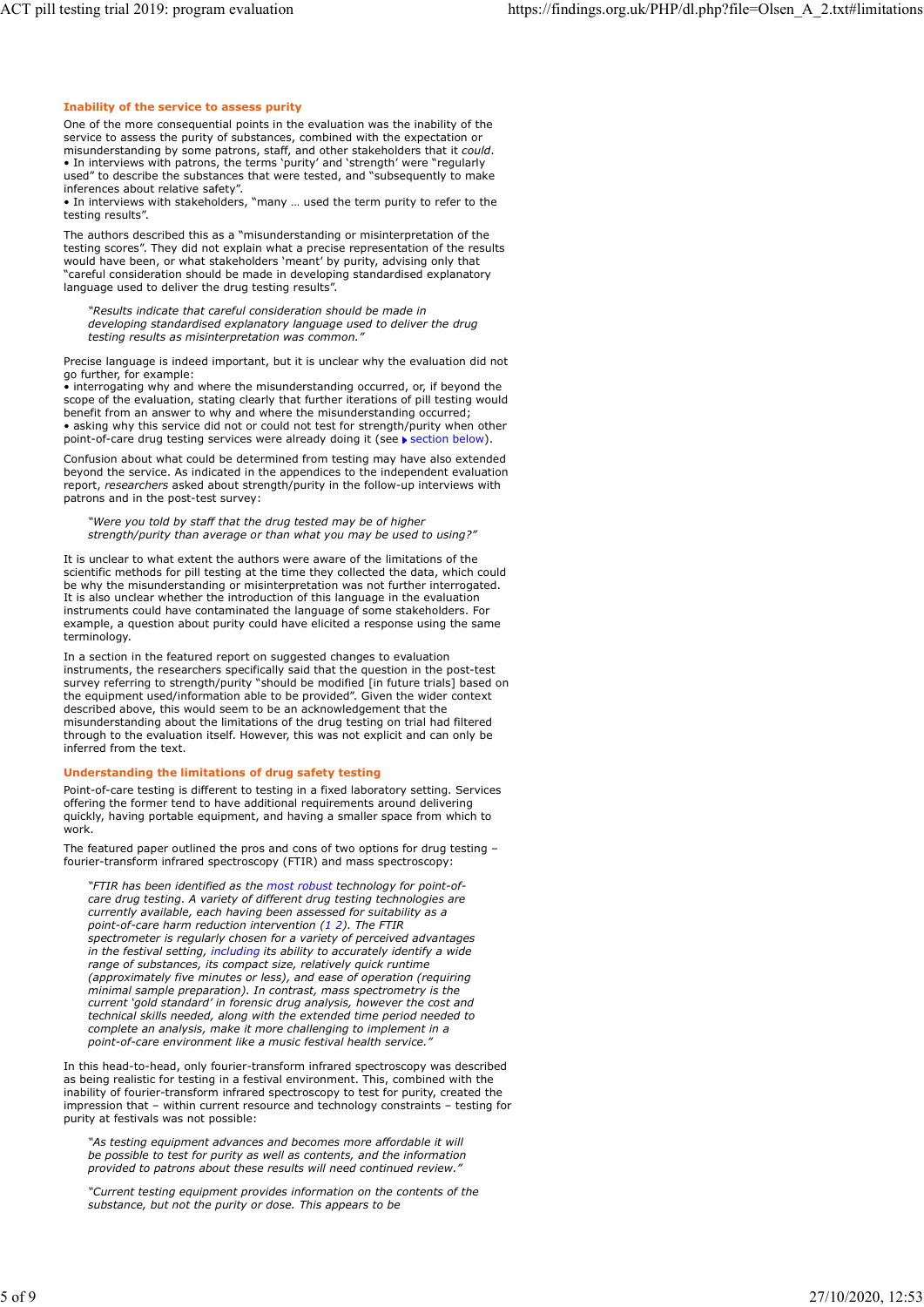misunderstood by patrons and stakeholders. Future planning should consider how to best deliver testing results to patrons." ACT pill testing trial 2019: program evaluation https://findings.org.uk/PHP/dl.php?file=Olsen\_A\_2.txt#limitations<br>
misunderstood by patrons and stakeholders. Future planning<br>
should consider how to best deliver testing res

This was (we should assume unintentionally) misleading. Fouriertransform infrared spectroscopy is the same method that has been used in UK festivals and other situations necessitating a quick turnaround time. However, it is not the only method that has been used

An inquest into the death of six patrons of music festivals in New South Wales (a neighbouring state on the east coast of Australia) heard extensive evidence about the range and efficacy of testing methods currently available. With the input of Dr David Caldicott, emergency medicine specialist who also works for Pill Testing Australia, the inquest heard that there is a common misunderstanding that drug safety checking services cannot test for purity:

"One of the oft repeated criticisms of drug checking at music festivals is that purity cannot be tested for. Clearly this is incorrect. There are methods for testing for purity. Usually this is done in a fixed laboratory setting using a form of spectrometry. However, the court heard that there has been testing for purity in a music festival setting in parts of Europe for many years. It requires some commitment to set up, as expensive equipment must be transported carefully and efficiently.

Dr Caldicott's point is significant because it illustrates that a limitation of one particular service or method can be used to criticise drug safety testing in general. In the case of the featured trial, a lack of transparency or understanding about the methods used (and the methods not used) implied that at present festival or other point-of-care drug safety testing could not provide information on strength/purity, which is not the case.

In a paper published in 2020 on pilot drug testing in three UK settings (a drugs service, community centre, and a church), the methods of analysis were described in the following way:

"Samples were deposited in locked metal boxes, service users received a unique sample ID number and were asked to return approximately an hour later. Samples were transported to a mobile lab, catalogued and up to 6 different analyses were conducted to assess the composition and strength of samples as accurately as possible within the specified time period. These included Fourier-transform infrared spectroscopy, color-imetric tests, fentanyl strips, ultra violet spectroscopy, mass loss analysis and, additionally, the last 2 dates trialled atmospheric solid analysis probe-mass spectrometry in partnership with a university chemistry department. Developments in mass spectrometry – including miniaturisation, mobilisation and ruggedisation of equipment – allow for easier transportation, reduced costs, and simplified maintenance and use, which all increase its potential application to drug safety testing. **All** results were triangulated and tests repeated if necessary, with quantification provided by UV spectroscopy and mass loss analysis.

The methods used at the UK's first onsite drug safety checking service at a festival in 2016 included up to three analytical techniques, with results triangulated where appropriate.

Even without an in-depth understanding of the science behind drug testing, these processes stands in stark contrast to the pared-down process seen at the Groovin the Moo festival in 2019, summarised in the featured paper:

"According to service data collected … 126 samples were analysed at an average rate of one sample every 2–3 minutes. This rate of testing was close to capacity for two [FTIR] instruments staffed by four qualified chemists.

However, according to the New South Wales inquest, it seems that FTIR was not supposed to be the only method of analysis at the Groovin the Moo festival in 2019, which the featured evaluation neglected to state. An additional machine (analysing substances using gas chromatography mass spectrometry) was planned to be used onsite, but had to be set up offsite as it was not functioning properly. This information seems important if we are to get a full picture of the intervention:

"Purity testing was to be trialled this year at the Groovin' in the Moo (GTM) festival. In 2018, only FTIR technology was available, however in 2019, a Gas Chromatography Mass Spectrometry (GCMS) was added. Unfortunately, the machine, which is delicate and had been recently brought from the United States of America, did not function throughout the event. Nevertheless, there is a clear goal to incorporate purity testing in future trials."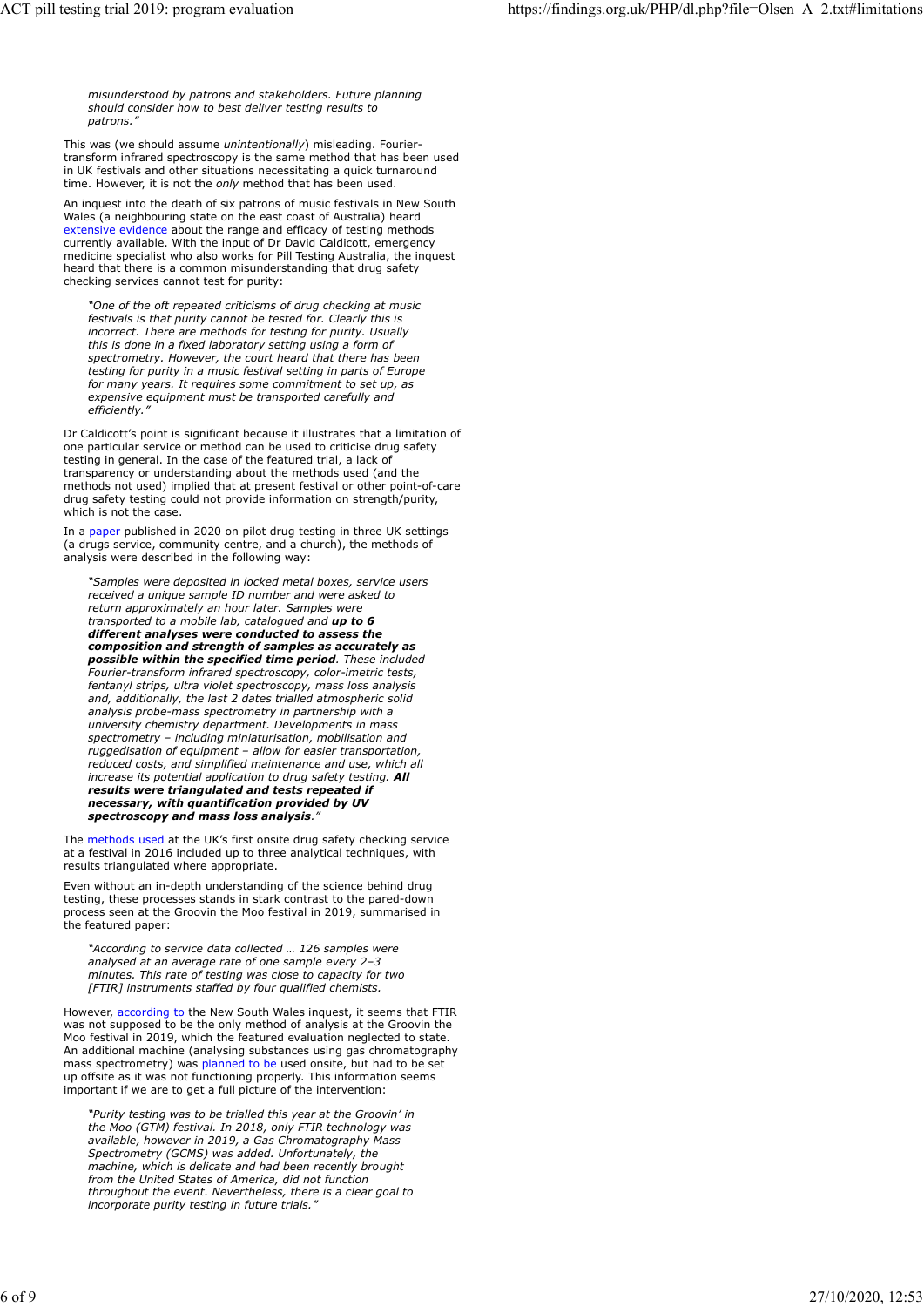Although this turn of events was omitted from the independent evaluation, it was briefly mentioned in the report from Pill Testing Australia on the same service: ACT pill testing trial 2019: program evaluation https://findings.org.uk/PHP/dl.php?file=Olsen\_A\_2.txt#limitations<br>https://findings.org.uk/PHP/dl.php?file=Olsen\_A\_2.txt#limitations<br>Although this turn of events was omitted f

"A gas chromatograph/mass spectrometer provided by Perkin Elmer, including two technicians to operate the equipment, was also made available for use on the day of the pill testing service. Unfortunately, the equipment was not field deployable following damage when being transported from the USA and could not be used in real time. Instead, it was deployed for urgent offsite substance validation."

The featured evaluation referred to a small number of substances that were taken offsite for further testing, but exactly what was taken away or why was not clear. From the comment of a chemist it seems that there may have been cases of an unidentified synthetic substance being brought in by patrons for testing – 'unidentified' meaning that it could not be matched onsite to a substance already in the FTIR spectra library:

"A small number of substances were taken from the pill testing site by Australian National University (ANU) chemists who hold licences permitting them to possess and study such substances for further testing. So I think this particular drug had been detected before, by the Government Analytical Labs, they were not sure what it was, completely sure what it was. They hadn't gone to the stage of confirming the identity of the drug against a reference material that they would purchase from a vendor. So they weren't entirely sure about the identity of the drug … So we did two things, I guess, in the festival environment, we saw that this compound was in the community, and presumably being used by the unaware, and also we were able to identify that drug, and to do that we used some different techniques … So I think we provided some idea of the community availability of the substance, but also actually what this substance is. So I think both those things are positives." Chemist

It is unclear from the independent evaluation whether this included or referred to the dangerous substance N-ethyl pentylone. Fortunately, the report from Pill Testing Australia provides the missing detail. Pill Testing Australia said that seven samples were only "tentatively identified" as N-ethyl pentylone using FTIR, and therefore we can presume were subsequently sent offsite for further testing.





Example of a social media alert raising awareness of potentially dangerous substances in circulation

Towards the end of April 2019, media outlets were reporting that the pill-testing service at the Groovin the Moo festival<br>potentially saved seven lives (1 2 3) – referring to the seven patrons who had been mis-sold N-ethyl pentylone, and subsequently chose to dispose of the drugs in an amnesty bin. However, underneath this headline was two key points: • As indicated above, workers were probably not able to immediately confirm to patrons that they were in possession of N-ethyl pentylone using the onsite testing service. • Other people inadvertently in possession of N-ethyl pentylone would have remained unaware and at risk due to an agreement with the Australian Capital Territory Government that the pill-testing service would not share information about potentially dangerous substances in real time with other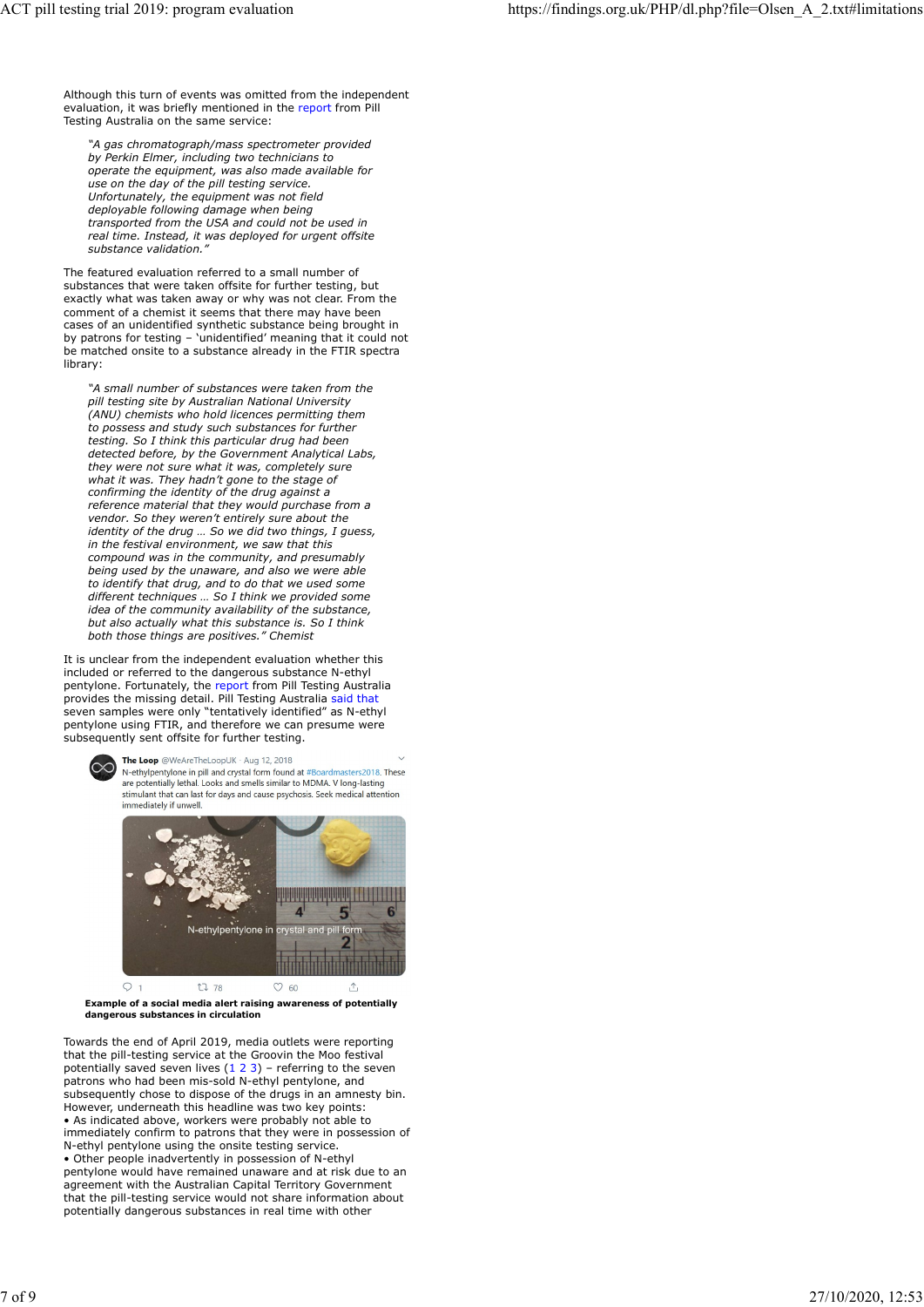festival patrons.

Seizures of N-ethyl pentylone worldwide have documented it in powder, crystal, rock, capsule, and tablet forms, and indicate that it has been mis-sold as MDMA, which can leave users unaware of additional risks of harm including drug poisoning, or symptoms such as agitation, paranoia, and raised blood pressure.

When similar batches of mis-sold drugs have been detected at UK festivals, alerts have been posted to social media with photographs and details of the contents, and shared by the social media accounts of festival management, police and other on-site agencies (see > above example of a social media alert).

## A politically-contentious intervention

Drug safety checking has had a politically 'rocky road' to implementation in Australia. Deputy Coroner Harriet Grahame who led the inquest into the festival deaths of six young people recommended that "drug checking should take place on-site at music festivals and also at a community-based service". However, soon after the Premier of New South Wales reiterated her opposition. As reported in the Sydney Morning Herald, she said:

Pill testing would "unintentionally [give] young people the green light that it's OK to take the drug so long as you test them".

"What might be OK for one person taking a tablet could be lethal for another person. Let's not pretend that pill testing would have saved these lives".

Though festival- and club-based drug safety testing services have been run at different sites across the UK with the agreement of local law enforcement, central government has been reluctant to support this type of intervention. In 2018, Home Office minister Victoria Atkins said:

"No illegal drug-taking can be assumed to be safe and there is no safe way to take them. The Government's approach remains clear: we must prevent illicit drug use in our communities and help those dependent to recover, while ensuring that our drugs laws are enforced. While operational decisions are a matter for Chief Constables, the Government and the public expect the police to enforce the law.

However, the deaths of two young people at a music festival in May of that year, bringing the total deaths in two years to 11, may have put additional pressure on the government. In 2019, the Home Office issued the first drug testing license to the charity Addaction for a service in Somerset in order for research to be undertaken. The month-long pilot offered anyone over the age of 18 the opportunity to have their drugs analysed anonymously. Speaking to government concerns, Addaction emphasised that "All partners involved in this pilot agree that they are not condoning the use of illegal drugs".

Drug safety testing was piloted at a UK festival in 2016, enabling attendees to submit their illicit drugs for forensic testing and receive harm reduction advice (see Effectiveness Bank analysis). Exploring the operational and behavioural outcomes of this onsite service, the study generated findings that could inform drug safety testing practices, as well as festival security and policing procedures, in UK festivals. For example, it revealed that substances acquired within the festival grounds were more than twice as likely to be at variance with what they were sold as compared with those bought offsite (27% vs. 12%), and as such, existing security procedures combined with onsite dealing practices could increase drug-related harm by encouraging offsite drug use. Through daily security advisory group meetings, all onsite agencies at the festival (including police, welfare, security and paramedical services) were updated on the results of drug testing, which